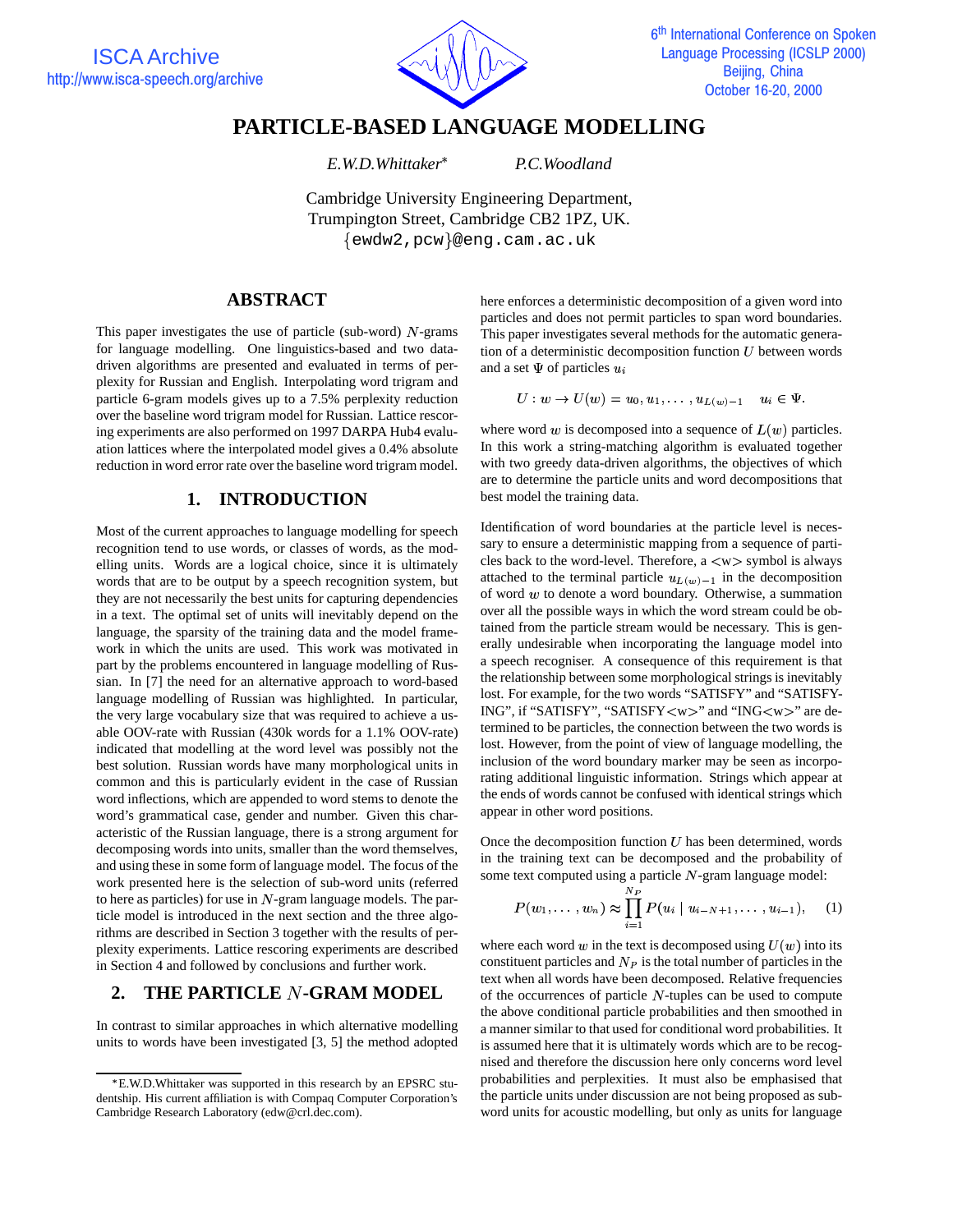modelling. The word-level probability of a word  $w_n$  given some particle context  $h = U(w_1) \dots U(w_{n-1})$  can be computed using the following particle bigram model for example:

$$
P(w_n | h) = \frac{1}{Z(h)} \cdot P(u_{L(w_n)-1}^{w_n} | u_{L(w_n)-2}^{w_n}) \cdot P(u_{L(w_n)-2}^{w_n} | u_{L(w_n)-2}^{w_n} | u_{L(w_{n-1})-1}^{w_n})
$$
\n(2)

where  $w_n$  is decomposed into  $L(w_n)$  individual particles  $u_i^{w_n}$  for of  $i = 0, \ldots, L(w_n) - 1$ , and  $w_{n-1}$  is decomposed into  $L(w_{n-1})$  buil individual particles  $u_i^{w_n-1}$  for  $j = 0, \ldots, L(w_{n-1}) - 1$ , and all  $Z(h)$  is a normalization constant. In particular, the bigram context for the first particle of word  $w_n$  (which is identical to  $h$  in the above example) is the terminal particle of the previous word:  $u^{w_{n-1}}_{L(w_{n-1})-1}$ . The normalization constant  $Z(h) = \sum_{w_i} P(w_i \mid \text{perplex})$  $h$ ) ensures a correct probability distribution at the word level. The remainder of the probability mass  $(1 - Z(h))$  is accounted for by words that are not in the vocabulary, but for which probabilities could be generated from unused sequences of particles up to some maximum number of particles. This may be seen as a beneficial consequence of the particle modelling approach which permits the word-level vocabulary to be augmented with new words without the complete retraining of the particle language model. If all single letters and all single letters attached to the word boundary symbol were included in  $\Psi$  then a probability could be generated for all possible words.

### **3. PERPLEXITY EXPERIMENTS**

In this section, we describe three automatic methods for decomposing words into particle units: a string-matching, *affixstripping* algorithm, and two greedy, data-driven algorithms for optimising *particle selection* and *word decompositions* by maximising the likelihood of the training data using a particle bigram model. Each of the three algorithms is applied to 1) a 430k Russian vocabulary using a specially collected Russian corpus [7], and 2) a 65k English vocabulary using the British National Corpus[1]. Both corpora (each containing around 100 million words) were divided into training, dev-test and eval-test sets in the ratios 98:1:1 respectively. The latter two sets were used for parameter optimisation and model evaluation respectively. Each vocabulary (most frequent 430k Russian words and 65k English words in each training set) has a 1.1% OOV-rate on the corresponding dev-test and eval-test sets.

Each algorithm produces a set of decompositions for every vocabulary word which is then used to build particle 6-gram models on the training portion of each corpus. 6-grams were chosen for the particle models since on average there were around two particles per vocabulary word after decomposition and comparisons were to be made against word trigram models. The particle models were pruned using entropy-based pruning [6] so as to contain approximately 12 million parameters—approximately the same number as in the baseline word trigram model (pruned by discarding all singleton bigrams and trigrams) for each language. All models employ Katz backoff with Good-Turing discounting. The perplexity and number of parameters in the baseline word trigram model for each language are shown in Table 1.

For the purposes of comparison and to demonstrate the action

|                 | Word trigram perplexity | Model size |              |
|-----------------|-------------------------|------------|--------------|
| Language        | training                | eval-test  | (parameters) |
| Russian (430k)  | 463.5                   | 677.0      | 12,177,700   |
| English $(65k)$ | 162.5                   | 216.1      | 12.431.060   |

**Table 1:** Perplexities of word trigram models on eval-test and training data partitions for the two corpora together with the number of parameters in each trigram model.

of the data-driven algorithms, particle bigram models were also built for each set of word decompositions. These models retained all bigram events and every token in the eval-test set was predicted in computing the particle bigram perplexity  $PP_{nart}^{2g}$ . Due to the computational burden of computing the normalisation constant  $Z(h)$  in Equation (2), this factor was omitted from all perplexity calculations. As a consequence, the perplexity figures of particle models represent upper bounds on their true values. The difference in perplexity was found to be no greater than 2.5% for stand-alone models. The final column of each table of results below, shows the improvement of the interpolated word trigram and particle 6-gram model over the stand-alone word trigram.

#### **3.1. Affix-stripping algorithm**

No satisfactory rule-based method was found for producing linguistically accurate decompositions of arbitrary Russian words so the first set of particle experiments was performed using a simple, string-matching algorithm to produce decompositions for the 430k Russian vocabulary and the 65k English vocabularies. For the Russian vocabulary, 28 prefixes and 60 suffixes were first chosen according to their usefulness and productivity (as perceived by the authors) with the help of a textbook of Modern Russian Grammar [4]. Similarly for the English vocabulary, 52 prefixes and 62 suffixes were obtained with the help of an encyclopedia of the English language [2]. The longest prefix and suffix, found using a simple string-matching operation, were then systematically separated from the beginning and end, respectively, of each vocabulary word. All vocabulary words were eligible for decomposition and the affixes were separated wherever a match was made, irrespective of whether the match was linguistically correct or not. The  $\langle w \rangle$  symbol was then appended to the terminal particle (the suffix or the end of a word) in the decomposition for each word. The perplexities of the affixes models using the resulting word decompositions are shown in Table 2 for both languages.

|          | training                |                        | eval-test                          |                       | $\%$          |
|----------|-------------------------|------------------------|------------------------------------|-----------------------|---------------|
| Language | $D D^{2g}$<br>$_{part}$ | $DP^{0g}$<br>$_{part}$ | $\mathbf{D}^{\mathbf{0}}g$<br>part | $PP^{0g}$<br>$_{int}$ | <i>improv</i> |
| Russian  | 1019                    | 510.0                  | 747.5                              | 632.3                 | 6.6           |
| English  | 335.8                   | 161.8                  | 225.6                              | 204.4                 | 5.4           |

**Table 2:** Word level perplexities of stand-alone particle models on training and eval-test, and interpolated particle and word trigram model on eval-test only.

#### **3.2. Particle selection algorithm**

The particle selection algorithm uses only the word unigram and bigram statistics from the training data and a list of all possible candidate particles of different lengths. This list only contains those particles which actually occur *within* words of the vocab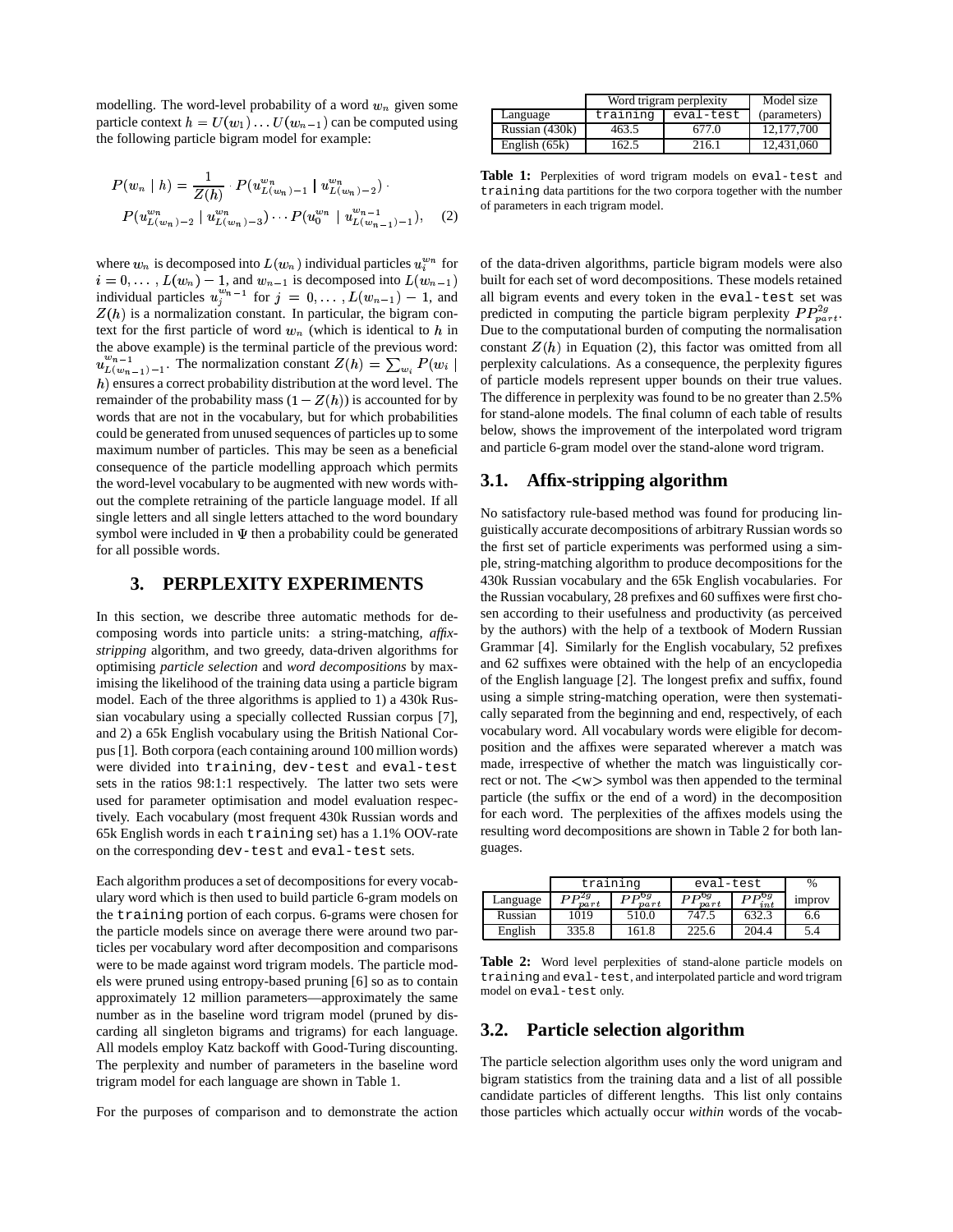ulary. Initialising the algorithm involves decomposing all words into their constituent single characters. The contents of the set of particles  $\Psi$  at initialisation therefore comprise all single characters which occur in words of the vocabulary. Single characters must always appear in the final set since they may be necessary as *filler* particles to complete a decomposition which does not divide exactly into larger particles. The algorithm is described concisely by the following steps:

```
1. Initialisation: l=1· decompose words into l-character parti-
       cles q
compute likelihood of training data
2. l = l + 13. Iterate \forall l-character candidate particles u^{can}:\bullet 'insert' particle u^{can} in all words w | |
     q
compute change in training set likeli-
       hood \bullet 'remove' particle u^{can} from all words w | |4. Insert best l-character particle into \Psi and
  permanently in all words
5. If desired number of particles obtained
  then terminate
6. If no particles remaining then terminate
    7. If improvement goto step 3, else goto step 2
```
Each iteration involves a search over a set of particles of a fixed length  $l$  characters, at the end of which the particle that gave the greatest reduction in perplexity is permanently added to the final set of particles. The order in which particles are chosen affects the selection of all subsequent particles. Since the algorithm only accepts configurations which result in an increase in the optimisation function, the algorithm is guaranteed to converge, however due to its greedy nature it is only likely to find a locally optimal solution. In these experiments the algorithm is only used to determine a set of particles up to some maximum size  $l_{max}$  and does not run to completion. The perplexities of models built using decompositions for different values of  $l_{max} = 1...5$  are shown in Table 3 for Russian and Table 4 for English.

|           | training          |                   | eval-test         | %                      |        |
|-----------|-------------------|-------------------|-------------------|------------------------|--------|
| $_{tmax}$ | $PP^{2g}$<br>part | $PP^{6g}$<br>part | $PP^{6g}$<br>part | $PP^{\bar{6g}}$<br>int | improv |
|           | 347300            | 1529              | 1784              | 662.9                  | 2.1    |
| 2         | 25910             | 695.2             | 897.8             | 630.6                  | 6.9    |
|           | 4171              | 591.8             | 800.2             | 626.2                  | 7.5    |
|           | 1575              | 542.6             | 766.0             | 627.1                  | 7.4    |
|           | 979.2             | 515.4             | 750.0             | 630.1                  | 6.9    |

**Table 3:** Russian corpus (430k): word level perplexities of stand-alone particle models on training and eval-test, and interpolated particle and word trigram model on eval-test only.

|               | training               |                                             | eval-test              | $\frac{0}{0}$    |               |
|---------------|------------------------|---------------------------------------------|------------------------|------------------|---------------|
| $\iota_{max}$ | ,2g<br>РP<br>$_{part}$ | $\bm{D} \bm{P}^{\bm{0}\bm{g}}$<br>$_{part}$ | $PP^{6g}$<br>$_{part}$ | $PP^{6g}$<br>int | <i>improv</i> |
|               | 93900                  | 429.4                                       | 472.3                  | 214.4            | 1.7           |
| 2             | 6127                   | 217.1                                       | 272.4                  | 209.0            | 3.3           |
| 3             | 1040                   | 191.8                                       | 250.3                  | 206.2            | 4.6           |
|               | 462.2                  | 175.2                                       | 238.4                  | 204.5            | 5.4           |
|               | 315.3                  | 166.7                                       | 231.7                  | 203.9            | 5.6           |

**Table 4:** English corpus (65k): word level perplexities of stand-alone particle models on training and eval-test, and interpolated particle and word trigram model on eval-test only.

#### **3.3. Word decomposition algorithm**

The word decomposition algorithm assumes an initial set of word decompositions and then iteratively optimises the decompositions for each word in turn. For the experiments here different initialisations were generated by (i) collecting all word-internal particle bigram statistics for all particles up to some maximum number of characters  $l_{max}$ , then (ii) determining the highest probability decomposition of each vocabulary word. The output of the affixstripping algorithm was also investigated as an initialisation. The data-driven initialisation procedure and the algorithm itself are described concisely by the following steps:



- $\bullet$  Limit maximum particle length to  $l_{max}$   $\qquad$   $\mid$ characters <sup>q</sup> Collect word-internal particle statistics <sup>q</sup> Determine highest probability decomposition for each word and collect particle bigram statistics 2. **Iterate**  $\forall$  words  $w$ :  $\bullet$  **Iterate**  $\forall$  word decompositions  $U(w)$ :
	- **–** compute training set likelihood using current decomp. statistics
		-
	- **Select best word decomposition** • Update particle statistics

3. Repeat **step 2** for fixed number of iterations

The perplexities of models using the initialisation decompositions (*ini*) and the optimised (*opt*) decompositions obtained after one iteration through the vocabulary are given in Table 5 for Russian and Table 6 for English. Results using the decompositions of the affix-stripping algorithm after application of the word decomposition algorithm are also shown.

|              | training               |                        | eval-test         |                 | $\frac{0}{0}$ |
|--------------|------------------------|------------------------|-------------------|-----------------|---------------|
| Model        | $PP^{2g}$<br>$_{part}$ | $PP^{6g}$<br>$_{part}$ | $PP^{6g}$<br>part | $PP_{int}^{bg}$ | improv        |
| $2$ (ini)    | 21110                  | 706.9                  | 905.8             | 635.1           | 6.2           |
| $2$ (opt)    | 13160                  | 678.7                  | 876.0             | 630.3           | 6.9           |
| $3$ (ini)    | 2941                   | 611.4                  | 821.4             | 635.8           | 6.1           |
| $3$ (opt)    | 1573                   | 572.6                  | 779.4             | 628.2           | 7.2           |
| $4$ (ini)    | 1423                   | 589.9                  | 813.6             | 641.1           | 5.3           |
| $4$ (opt)    | 729.2                  | 532.1                  | 769.6             | 635.6           | 6.1           |
| affixes(opt) | 905.0                  | 518.8                  | 751.0             | 633.3           | 6.5           |

**Table 5:** Russian corpus (430k): word level perplexities of stand-alone particle models on training and eval-test, and interpolated particle and word trigram model on eval-test only.

|              | training               |                       | eval-test                    | $\%$            |        |
|--------------|------------------------|-----------------------|------------------------------|-----------------|--------|
| Model        | $PP^{2g}$<br>$_{part}$ | σq<br>РP<br>$_{part}$ | $PP^{\overline{0g}}$<br>part | $PP_{int}^{bg}$ | improv |
| $4$ (ini)    | 458.2                  | 185.0                 | 245.4                        | 206.7           | 4.3    |
| $4$ (opt)    | 293.2                  | 174.4                 | 237.2                        | 205.2           | 5.0    |
| $5$ (ini)    | 398.5                  | 177.4                 | 240.4                        | 206.5           | 4.4    |
| $5$ (opt)    | 252.8                  | 166.1                 | 230.8                        | 204.9           | 5.2    |
| $6$ (ini)    | 378.9                  | 178.2                 | 242.9                        | 207.0           | 4.2    |
| $6$ (opt)    | 243.1                  | 166.6                 | 232.8                        | 205.4           | 5.0    |
| affixes(opt) | 310.3                  | 167.2                 | 227.2                        | 205.3           | 5.0    |

**Table 6:** English corpus (65k): word level perplexities of stand-alone particle models on training and eval-test, and interpolated particle and word trigram model on eval-test only.